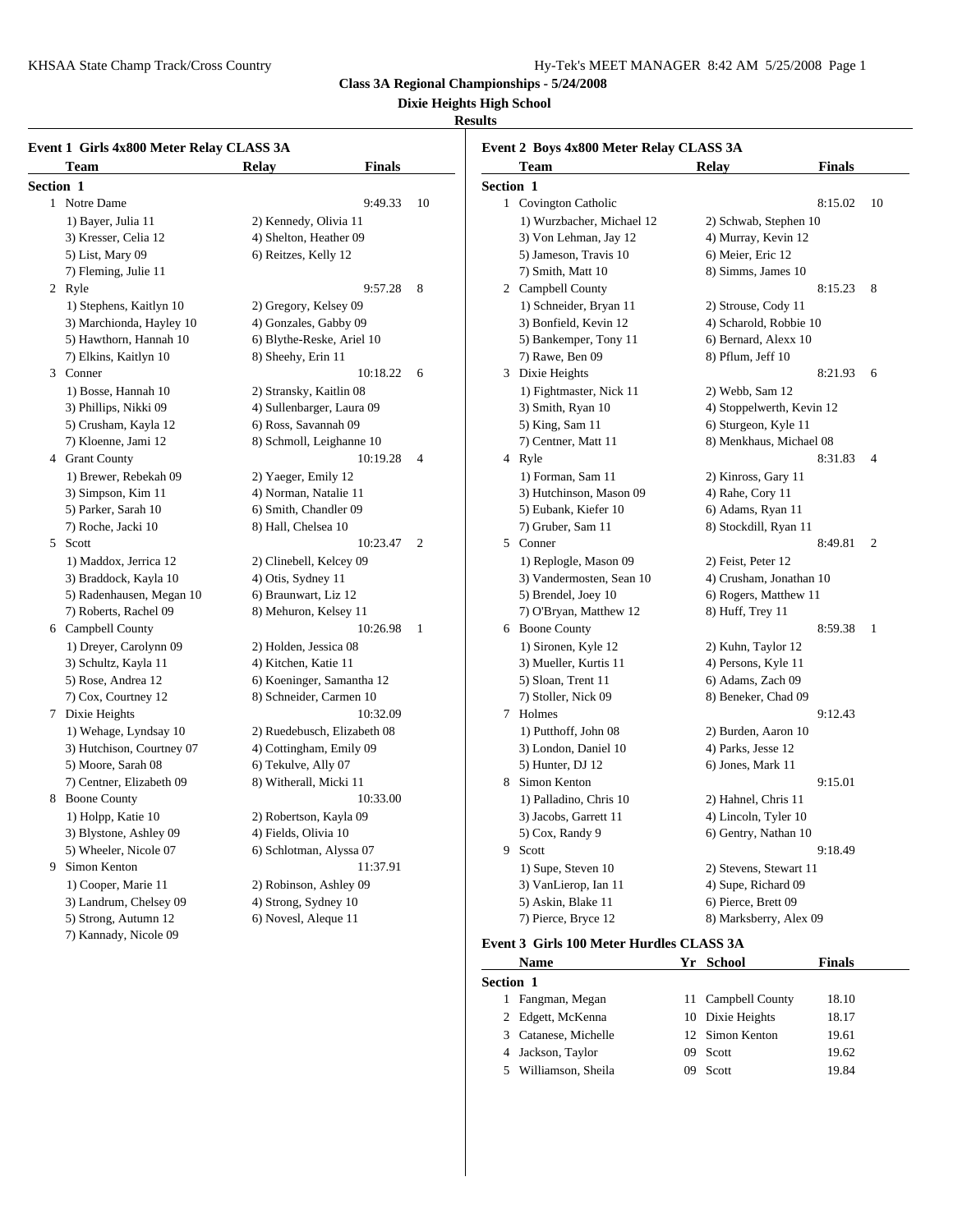**Dixie Heights High School**

#### **Results**

|                                                          | Section 1  (Event 3 Girls 100 Meter Hurdles CLASS 3A)<br><b>Name</b> |    | Yr School                        | <b>Finals</b> |                | Event 6 Bo                                                                                                                                    |
|----------------------------------------------------------|----------------------------------------------------------------------|----|----------------------------------|---------------|----------------|-----------------------------------------------------------------------------------------------------------------------------------------------|
|                                                          | 6 Frommeyer, Amy                                                     |    | 09 Notre Dame                    | 20.43         |                | Nam                                                                                                                                           |
|                                                          | --- Sandfoss, Carly                                                  |    | 10 Notre Dame                    | FS            |                | <b>Section 1</b>                                                                                                                              |
| Section 2                                                |                                                                      |    |                                  |               |                | 1 Wess                                                                                                                                        |
|                                                          | 1 Frank, Alyssa                                                      |    | 12 Ryle                          | 15.85         | 10             | 2<br>Walto                                                                                                                                    |
|                                                          | 2 Russell, Krista                                                    |    | 11 Simon Kenton                  | 16.17         | 8              | 3 Jump,                                                                                                                                       |
|                                                          | 3 McDaniels, Caitlyn                                                 |    | 11 Dixie Heights                 | 17.03         | 6              | 4 Hamp                                                                                                                                        |
|                                                          | 4 Johnson, Regina                                                    |    | 11 Boone County                  | 17.37         | $\overline{4}$ | Section 2                                                                                                                                     |
|                                                          | 5 Buhler, Sarah                                                      |    | 11 Ryle                          | 17.46         | $\overline{2}$ | 1 Miller                                                                                                                                      |
|                                                          | 6 Courtney, Chelsea                                                  |    | 11 Boone County                  | 17.52         | 1              | Hornb<br>2                                                                                                                                    |
|                                                          | 7 Nehus, Lauren                                                      |    | 11 Campbell County               | 17.99         |                | 3<br>Hock                                                                                                                                     |
|                                                          | 8 Hall, Chelsea                                                      |    |                                  |               |                | 4 Reyes                                                                                                                                       |
|                                                          |                                                                      |    | 10 Grant County                  | 18.63         |                | Jones<br>5                                                                                                                                    |
|                                                          | Event 4 Boys 110 Meter Hurdles CLASS 3A                              |    |                                  |               |                | Morg<br>6                                                                                                                                     |
|                                                          | Name                                                                 |    | Yr School                        | <b>Finals</b> |                | 7<br>Hunle                                                                                                                                    |
| Section 2                                                |                                                                      |    |                                  |               |                | <b>Section 3</b>                                                                                                                              |
|                                                          | 1 Hudepohl, Austin                                                   |    | 09 Cov. Catholic                 | 17.01         |                | Giese<br>$\mathbf{1}$                                                                                                                         |
|                                                          | 2 Schneider, Caleb                                                   |    | 11 Campbell County               | 17.73         |                | 2<br>Douce                                                                                                                                    |
|                                                          | 3 Naber, Reed                                                        |    | 10 Dixie Heights                 | 17.84         |                | 3 Brock                                                                                                                                       |
|                                                          | 4 Jennings, Jeremy                                                   |    | 10 Holmes                        | 18.17         |                | 4 Bogle                                                                                                                                       |
|                                                          | 5 Pavy, Andrew                                                       |    | 12 Ryle                          | 19.13         |                | Spenc<br>5                                                                                                                                    |
|                                                          | 6 Kees, Madison                                                      |    | 11 Scott                         | 19.98         |                | Thom<br>6                                                                                                                                     |
|                                                          | 7 Haubner, Michael                                                   |    | 09 Grant County                  | 21.56         |                | 7<br>Bogg:                                                                                                                                    |
| Section 3                                                |                                                                      |    |                                  |               |                | 8<br>Moun                                                                                                                                     |
|                                                          | 1 Doucette, Mercier                                                  |    | 12 Boone County                  | 15.45         | 10             |                                                                                                                                               |
|                                                          | 2 spalding, cory                                                     |    | 11 Boone County                  | 15.94         | 8              | Event 7 Gi                                                                                                                                    |
|                                                          | 3 Gibson, Ronnell                                                    |    | 12 Holmes                        | 16.21         | 6              | Tean                                                                                                                                          |
|                                                          | 4 Cusick, Paul                                                       |    | 10 Cov. Catholic                 | 16.44         | $\overline{4}$ | Section 1                                                                                                                                     |
|                                                          | 5 Carroll, Nick                                                      |    | 10 Simon Kenton                  | 16.70         | 2              | 1 Scott                                                                                                                                       |
|                                                          | 6 Keeley, Patrick                                                    |    | 10 Dixie Heights                 | 17.00         | 1              | 1) Ne                                                                                                                                         |
|                                                          | 7 Watson, Matt                                                       |    | 11 Campbell County               | 17.06         |                | 3) Ra                                                                                                                                         |
|                                                          |                                                                      |    |                                  |               |                | 5) Do                                                                                                                                         |
|                                                          | 8 Huntley, Jeff                                                      |    | 09 Ryle                          | 17.70         |                | 7) Wε                                                                                                                                         |
|                                                          | Event 5 Girls 100 Meter Dash CLASS 3A                                |    |                                  |               |                | 2 Grant                                                                                                                                       |
|                                                          | <b>Name</b>                                                          |    | Yr School                        | <b>Finals</b> |                | 1) Sir                                                                                                                                        |
|                                                          |                                                                      |    |                                  |               |                | 3) Ro                                                                                                                                         |
|                                                          |                                                                      |    |                                  |               |                |                                                                                                                                               |
|                                                          | 1 Nelson, Beth                                                       |    | 12 Scott                         | 13.96         |                |                                                                                                                                               |
|                                                          | 2 Kinman, Jackie                                                     |    | 09 Grant County                  | 14.26         |                | 3                                                                                                                                             |
|                                                          | --- Adkins, Aubrey                                                   | 11 | Simon Kenton                     | FS            |                | 5) Sm<br>Conne<br>1) Sn                                                                                                                       |
|                                                          |                                                                      |    |                                  |               |                |                                                                                                                                               |
|                                                          | 1 Feller, Rawni                                                      |    | 12 Ryle                          | 13.25         | 1              |                                                                                                                                               |
| 2                                                        | Ruberg, Michelle                                                     |    | 12 Notre Dame                    | 13.27         |                |                                                                                                                                               |
|                                                          | 3 Steffen, Kari                                                      | 11 | Scott                            | 13.80         |                |                                                                                                                                               |
|                                                          | 4 Solomon, Ebonie                                                    |    | 09 Boone County                  | 13.97         |                |                                                                                                                                               |
| 5                                                        | Cain, Jasmine                                                        |    | 09 Boone County                  | 14.33         |                |                                                                                                                                               |
|                                                          |                                                                      |    |                                  |               |                |                                                                                                                                               |
|                                                          |                                                                      |    |                                  |               |                |                                                                                                                                               |
|                                                          | 1 Eyckmans, Rachel                                                   |    | 11 Dixie Heights                 | 12.57         | 10             |                                                                                                                                               |
|                                                          | 2 Hubbard, Jasmin                                                    | 12 | Campbell County                  | 12.83         | 8              | 2                                                                                                                                             |
| 3                                                        | Canterna, Michelle                                                   |    | 10 Conner                        | 12.90         | 6              |                                                                                                                                               |
|                                                          | 4 Ponzer, Allison                                                    |    | 10 Simon Kenton                  | 13.05         | 4              |                                                                                                                                               |
| 5                                                        | Heilman, Christina                                                   |    | 08 Campbell County               | 13.12         | 2              |                                                                                                                                               |
| <b>Section 1</b><br>Section 2<br>Section 3<br>6<br>$---$ | Hare, Caylin<br>Bramladge, Jessica                                   |    | 08 Grant County<br>12 Notre Dame | 13.28<br>FS   |                | 3) Kio<br>5) Ca<br>7) Be:<br><b>Section 2</b><br>1 Camp<br>1) Hu<br>3) Bri<br>5) Ro<br>7) Ne<br>Ryle<br>$1)$ Bu<br>3) Fel<br>5) Elk<br>7) Cro |

|                  | Event 6 Boys 100 Meter Dash CLASS 3A<br><b>Name</b> | Yr School                  | <b>Finals</b> |    |
|------------------|-----------------------------------------------------|----------------------------|---------------|----|
| <b>Section 1</b> |                                                     |                            |               |    |
|                  | 1 Wessell, Joey                                     | 12 Conner                  | 12.50         |    |
|                  | 2 Walton, Ethan                                     | 10 Conner                  | 13.03         |    |
|                  | 3 Jump, Aaron                                       | 11 Grant County            | 14.05         |    |
|                  | 4 Hampton, Luke                                     | 07 Grant County            | 17.41         |    |
| <b>Section 2</b> |                                                     |                            |               |    |
|                  | 1 Miller, James                                     | 12 Holmes                  | 11.92         |    |
|                  | 2 Hornback, Ryan                                    | 11 Campbell County         | 12.03         |    |
|                  | 3 Hocker, Kyle                                      | 10 Dixie Heights           | 12.08         |    |
|                  | 4 Reyes, Jacob                                      | 11 Scott                   | 12.23         |    |
|                  | 5 Jones, Logan                                      | 12 Simon Kenton            | 12.29         |    |
|                  | 6 Morgan, Josh                                      | 12 Ryle                    | 12.42         |    |
|                  | 7 Hunley, Jeff                                      | 11 Campbell County         | 12.81         |    |
| <b>Section 3</b> |                                                     |                            |               |    |
|                  | 1 Giese, Matt                                       | 12 Cov. Catholic           | 11.31         | 10 |
|                  | 2 Doucette, Mercier                                 | 12 Boone County            | 11.37         | 8  |
|                  | 3 Brock, Connor                                     | 11 Dixie Heights           | 11.42         | 6  |
|                  | 4 Bogle, Shawn                                      | 12 Boone County            | 11.49         | 4  |
|                  | 5 Spencer, Curtis                                   | 12 Scott                   | 11.65         | 2  |
|                  | 6 Thomas, Peter                                     | 10 Cov. Catholic           | 11.72         | 1  |
| 7                | Boggs, Luke                                         | 09 Ryle                    | 11.84         |    |
|                  | 8 Mounce, Tyler                                     | 11 Simon Kenton            | 12.10         |    |
|                  | Event 7 Girls 4x200 Meter Relay CLASS 3A<br>Team    | Relay                      | <b>Finals</b> |    |
| <b>Section 1</b> |                                                     |                            |               |    |
|                  | 1 Scott                                             |                            | 1:56.62       | 1  |
|                  | 1) Nelson, Beth 12                                  | 2) Steffen, Kari 11        |               |    |
|                  | 3) Rains, Taylor 09                                 | 4) Gibson, Leah 09         |               |    |
|                  | 5) Donaldson, Marissa 09                            | 6) Jackson, Taylor 09      |               |    |
|                  | 7) Wainscott, Katie 09<br>2 Grant County            | 8) Bell, Katie 09          | 1:58.86       |    |
|                  | 1) Simpson, Kim 11                                  | 2) Kinman, Jackie 09       |               |    |
|                  | 3) Roche, Jacki 10                                  | 4) Willoughby, Michelle 08 |               |    |
|                  | 5) Smith, Chandler 09                               |                            |               |    |
|                  | 3 Conner                                            |                            | 1:59.56       |    |
|                  | 1) Smith, Kara 10                                   | 2) Schmoll, Leighanne 10   |               |    |
|                  | 3) Kidder, Lydia 11                                 | 4) Mahoney, Jessica 09     |               |    |
|                  | 5) Canterna, Emily 09                               | 6) Bosse, Hannah 10        |               |    |
|                  | 7) Beasley, Devin 10                                | 8) Phillips, Nikki 09      |               |    |
| <b>Section 2</b> |                                                     |                            |               |    |
|                  | 1 Campbell County                                   |                            | 1:45.28       | 10 |
|                  | 1) Hubbard, Jasmin 12                               | 2) Heilman, Christina 08   |               |    |
|                  | 3) Brumley, Lauren 12                               | 4) Carrigan, Anna 09       |               |    |
|                  | 5) Robinson, Donielle 09                            | 6) Lauer, Amy 11           |               |    |
|                  | 7) Nehus, Lauren 11                                 | 8) Berkley, Kennedy 08     |               |    |
|                  | 2 Ryle                                              |                            | 1:48.18       | 8  |
|                  | 1) Buhler, Sarah 11                                 | 2) Deaton, Brandy 09       |               |    |
|                  |                                                     | 4) Buerger, Emily 12       |               |    |
|                  | 3) Feller, Rawni 12                                 |                            |               |    |
|                  | 5) Elkins, Kaitlyn 10<br>7) Crowder, Brittany 11    | 6) Snorton, Stephanie 09   |               |    |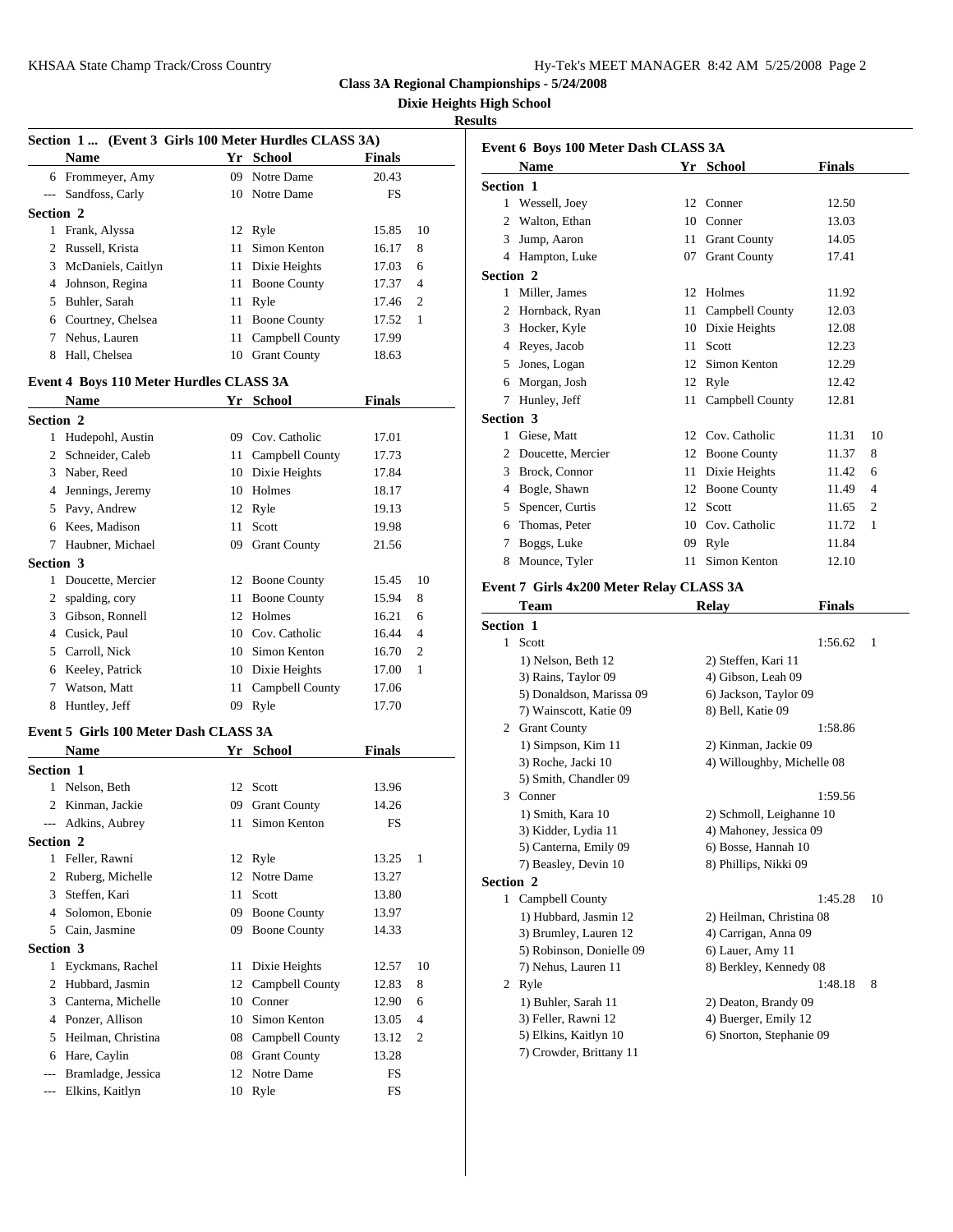**Class 3A Regional Championships - 5/24/2008**

#### **Dixie Heights High School**

#### **Results**

|  | Section 2  (Event 7 Girls 4x200 Meter Relay CLASS 3A) |
|--|-------------------------------------------------------|
|  |                                                       |

|   | $\sec(10012$ (EVEIR / GIFTS 4X200 METER REIAY CLASS 3A) |                          |               |                | ມບບເ       |
|---|---------------------------------------------------------|--------------------------|---------------|----------------|------------|
|   | Team                                                    | Relay                    | <b>Finals</b> |                | 1) D       |
| 3 | Notre Dame                                              |                          | 1:48.47       | 6              | $3)$ St    |
|   | 1) Ruberg, Michelle 12                                  | 2) Cardosi, Suzy 11      |               |                | 5) R       |
|   | 3) Fleming, Julie 11                                    | 4) Bramladge, Jessica 12 |               |                | $7)$ St    |
|   | 5) Bayer, Julia 11                                      | 6) Combs, Emily 09       |               |                | Dixi<br>4  |
|   | 7) Shelton, Heather 09                                  |                          |               |                | $1)$ H     |
| 4 | Simon Kenton                                            |                          | 1:50.68       | $\overline{4}$ | $3)$ C     |
|   | 1) Ponzer, Allison 10                                   | 2) Marti, Briana 11      |               |                | $5)$ B     |
|   | 3) Russell, Krista 11                                   | 4) Cooper, Jesse 09      |               |                | 7) N       |
|   | 5) Adkins, Aubrey 11                                    | 6) Zapf, Katie 10        |               |                | Ryle<br>5. |
|   | 7) Wills, Danielle 10                                   | 8) Cooper, Marie 11      |               |                | 1) R       |
| 5 | <b>Boone County</b>                                     |                          | 1:55.10       | 2              | $3)$ B     |
|   | 1) Solomon, Ebonie 09                                   | 2) Moulton, Jill 10      |               |                | $5)$ S     |
|   | 3) Abdon, Erica 09                                      | 4) Funke, Kelsey 11      |               |                | $7)$ H     |
|   | 5) Cain, Jasmine 09                                     | 6) Tudor, Mary 12        |               |                | <b>Boo</b> |
|   | 7) Sandlin, Michelle 12                                 |                          |               |                | 1) D       |
| 6 | Dixie Heights                                           |                          | 1:58.92       |                | $3)$ B     |
|   | 1) Edgett, McKenna 10                                   | 2) Heber, Erika 11       |               |                | 5) A       |
|   | 3) Benge, Brittany 10                                   | 4) Walz, Carly 10        |               |                | 7) E       |
|   | 5) Britton, Savannah 09                                 | 6) Burch, Kelsey 11      |               |                | Event 9 G  |
|   | 7) Staat, Emily 08                                      | 8) Eyckmans, Rachel 11   |               |                | Nan        |
|   |                                                         |                          |               |                |            |

## **Event 8 Boys 4x200 Meter Relay CLASS 3A**

|                  | Team                    | <b>Relay</b>            | <b>Finals</b> |              | 1          | Madd          |
|------------------|-------------------------|-------------------------|---------------|--------------|------------|---------------|
| Section 1        |                         |                         |               |              | 2          | Gonza         |
| 1                | Holmes                  |                         | 1:36.74       | $\mathbf{1}$ | 3          | <b>Kress</b>  |
|                  | 1) Jones, Mark 11       | 2) Gibson, Ronnell 12   |               |              | 4          | Reitz         |
|                  | 3) Hunter, DJ 12        | 4) Lockett, Shae 10     |               |              | 5          | Dreye         |
|                  | 5) Burden, Aaron 10     | 6) Jennings, Jeremy 10  |               |              | 6          | Grego         |
|                  | 7) Miller, James 12     |                         |               |              | 7          | Suller        |
| 2                | Simon Kenton            |                         | 1:39.28       |              | 8          | <b>Strans</b> |
|                  | 1) Simpson, Miles 10    | 2) Ditrapini, Steve 12  |               |              | 9          | Tekul         |
|                  | 3) Duncan, Graham 11    | 4) Vaughn, Ryan 12      |               |              | 10         | Hutch         |
|                  | 5) Neal, Matt 11        | 6) Gentry, Nathan 10    |               |              | 11         | Parke         |
|                  | 7) Bustle, Patrick 11   | 8) Powell, Sage 09      |               |              | 12         | Landr         |
| 3                | Conner                  |                         | 1:44.04       |              | 13         | <b>B</b> lyst |
|                  | 1) Walton, Ethan 10     | 2) Kippler, Jonathan 10 |               |              | 14         | Schul         |
|                  | 3) Wessell, Joey 12     | 4) Gulla, Frank 11      |               |              | 15         | Kanna         |
|                  | $5)$ Iles, Jake 10      | 6) Rogers, Matthew 11   |               |              |            |               |
|                  | 7) Fancher, Bud 11      | 8) Englemon, William 11 |               |              | Event 10 B |               |
| <b>Section 2</b> |                         |                         |               |              |            | <b>Nam</b>    |
|                  | 1 Covington Catholic    |                         | 1:32.91       | 10           | Section 1  |               |
|                  | 1) Giese, Matt 12       | 2) Irons, Grant 10      |               |              | 1          | Smith         |
|                  | 3) Hudepohl, Austin 09  | 4) Thomas, Peter 10     |               |              | 2          | Benel         |
|                  | 5) Maschinot, Connor 09 | 6) Furnish, Kyle 12     |               |              | 3          | Schul         |
|                  | 7) Soltys, Dan 11       | 8) Berberich, Jon 12    |               |              | 4          | Sloan         |
| $\overline{2}$   | Campbell County         |                         | 1:34.62       | 8            | 5          | <b>Jacks</b>  |
|                  | 1) Hornback, Ryan 11    | 2) Howard, Chandler 11  |               |              | 6          | Linco         |
|                  | 3) Johnson, Austin 10   | 4) Porter, Cory 12      |               |              | 7          | Putthe        |
|                  | 5) Thomer, Pat 12       | 6) Weatherby, Steve 12  |               |              |            |               |
|                  | 7) Story, Jake 12       | 8) Hunley, Jeff 11      |               |              | 8          | Jacob         |

| Š |                        |                         |                |
|---|------------------------|-------------------------|----------------|
| 3 | Scott                  | 1:34.83                 | 6              |
|   | 1) Deck, Tony 12       | 2) Miller, Ryan 12      |                |
|   | 3) Supe, Gabe 12       | 4) Spencer, Curtis 12   |                |
|   | 5) Reyes, Jacob 11     | 6) Kees, Madison 11     |                |
|   | 7) Supe, Steven 10     | 8) Ross, Kevin 11       |                |
| 4 | Dixie Heights          | 1:35.02                 | $\overline{4}$ |
|   | 1) Hocker, Kyle 10     | 2) Carter, Dalan 11     |                |
|   | 3) Creamer, Adam 11    | 4) Dougherty, Ryan 10   |                |
|   | 5) Bruns, Drake 08     | 6) Naber, Trey 09       |                |
|   | 7) Mckinney, Nathan 10 | 8) Naber, Reed 10       |                |
| 5 | Ryle                   | 1:35.25                 | 2              |
|   | 1) Rahe, Cory 11       | 2) Eubank, Kiefer 10    |                |
|   | 3) Boggs, Luke 09      | 4) Hutchinson, Mason 09 |                |
|   | 5) Schmitz, Adam 12    | 6) Culbertson, Caleb 09 |                |
|   | 7) Holtzapfel, Joe 12  | 8) Morgan, Josh 12      |                |
|   | <b>Boone County</b>    | DQ                      |                |
|   | 1) Draper, Micah 12    | 2) Strange, Ryan 12     |                |
|   | 3) Behne, Matt 10      | 4) Miller, Josh 12      |                |
|   | 5) Arey, Kyle 12       | 6) Bogle, Shawn 12      |                |
|   | 7) Earsing, Tommy 10   | 8) Threat, Zach 11      |                |

# **Event 9 Girls 1600 Meter Run CLASS 3A**

|                  | Name                | Yr | <b>School</b>       | <b>Finals</b> |                |
|------------------|---------------------|----|---------------------|---------------|----------------|
| <b>Section 2</b> |                     |    |                     |               |                |
|                  | Maddox, Jerrica     |    | 12 Scott            | 5:28.70       | 10             |
| 2                | Gonzales, Gabby     |    | 09 Ryle             | 5:33.01       | 8              |
| 3                | Kresser, Celia      |    | 12 Notre Dame       | 5:34.85       | 6              |
| 4                | Reitzes, Kelly      | 12 | Notre Dame          | 5:39.99       | $\overline{4}$ |
| 5                | Dreyer, Carolynn    | 09 | Campbell County     | 5:43.76       | $\overline{c}$ |
| 6                | Gregory, Kelsey     | 09 | Ryle                | 5:49.11       | 1              |
| 7                | Sullenbarger, Laura | 09 | Conner              | 5:51.93       |                |
| 8                | Stransky, Kaitlin   | 08 | Conner              | 5:51.99       |                |
| 9                | Tekulve, Ally       | 07 | Dixie Heights       | 5:57.82       |                |
| 10               | Hutchison, Courtney | 07 | Dixie Heights       | 6:00.75       |                |
| 11               | Parker, Sarah       | 10 | <b>Grant County</b> | 6:02.86       |                |
| 12               | Landrum, Chelsey    | 09 | Simon Kenton        | 6:10.65       |                |
| 13               | Blystone, Ashley    | 09 | <b>Boone County</b> | 6:29.84       |                |
| 14               | Schultz, Kayla      | 11 | Campbell County     | 6:35.47       |                |
| 15               | Kannady, Nicole     | 09 | Simon Kenton        | 6:54.89       |                |

#### **Event 10 Boys 1600 Meter Run CLASS 3A**

|                  | <b>Name</b>      |     | Yr School           | <b>Finals</b> |    |
|------------------|------------------|-----|---------------------|---------------|----|
| <b>Section 1</b> |                  |     |                     |               |    |
|                  | Smith, Matt      | 10. | Cov. Catholic       | 5:01.25       |    |
| 2                | Beneker, Chad    | 09  | <b>Boone County</b> | 5:12.26       |    |
| 3                | Schultz, Michael | 09  | <b>Grant County</b> | 5:12.59       |    |
| 4                | Sloan, Trent     | 11  | <b>Boone County</b> | 5:13.44       |    |
| 5                | Jackson, Dillon  | 09  | <b>Grant County</b> | 5:13.61       |    |
| 6                | Lincoln, Tyler   | 10  | Simon Kenton        | 5:18.39       |    |
| 7                | Putthoff, John   | 08  | Holmes              | 5:24.89       |    |
| 8                | Jacobs, Garrett  | 11  | Simon Kenton        | 5:24.93       |    |
| 9                | Teepen, Tyler    |     | 11 Ryle             | 5:25.79       |    |
| Section 2        |                  |     |                     |               |    |
|                  | Scharold, Robbie | 10  | Campbell County     | 4:36.87       | 10 |
| 2                | Askin, Blake     | 11  | Scott               | 4:38.42       | 8  |
| 3                | Brendel, Joey    | 10  | Conner              | 4:38.49       | 6  |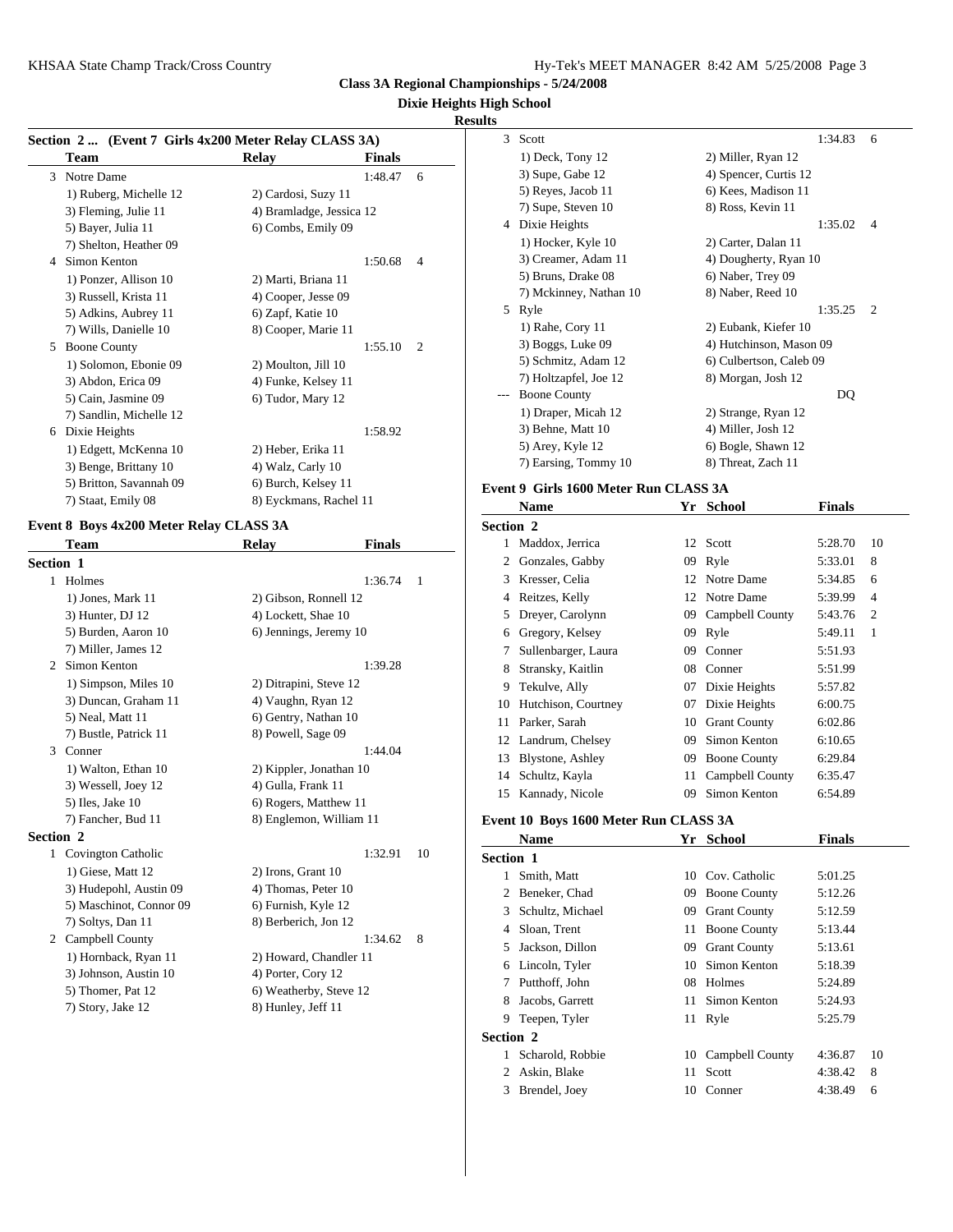**Dixie Heights High School**

#### **Results**

|           | Section 2  (Event 10 Boys 1600 Meter Run CLASS 3A) |    |                           |               |                             | Dixi            |
|-----------|----------------------------------------------------|----|---------------------------|---------------|-----------------------------|-----------------|
|           | <b>Name</b>                                        | Yr | School                    | <b>Finals</b> |                             | 1) E            |
|           | 4 Bonfield, Kevin                                  |    | 12 Campbell County        | 4:47.33       | $\overline{4}$              | $3)$ H          |
| 5         | Meier, Eric                                        | 12 | Cov. Catholic             | 4:51.03       | $\mathcal{D}_{\mathcal{L}}$ | 5) E            |
| 6         | Forman, Sam                                        |    | 11 Ryle                   | 4:54.02       | 1                           | $7)$ St         |
|           | Pierce, Brett                                      | 09 | Scott                     | 4:56.35       |                             | Event 12        |
| 8         | Smith, Ryan                                        |    | 10 Dixie Heights          | 4:56.58       |                             | Tea             |
| 9         | Sturgeon, Kyle                                     | 11 | Dixie Heights             | 4:56.70       |                             | Section 2       |
| 10        | Feist, Peter                                       |    | 12 Conner                 | 5:04.41       |                             | Dixi            |
|           | Event 11 Girls 4x100 Meter Relay CLASS 3A          |    |                           |               |                             | $1)$ B          |
|           | <b>Team</b>                                        |    | Relay                     | <b>Finals</b> |                             | $3)$ H          |
| Section 1 |                                                    |    |                           |               |                             | $5)$ C          |
| 1.        | Scott                                              |    |                           | 55.14         | 1                           | $7)$ C          |
|           | 1) Nelson, Beth 12                                 |    | 2) Steffen, Kari 11       |               |                             | <b>Boo</b><br>2 |
|           | 3) Rains Taylor 09                                 |    | $\Delta$ ) Gibson Leab 09 |               |                             | 1) D            |

| Section 1 |                          |                            |                | 7) Cre          |
|-----------|--------------------------|----------------------------|----------------|-----------------|
|           | 1 Scott                  | 55.14                      | 1              | 2 Boon          |
|           | 1) Nelson, Beth 12       | 2) Steffen, Kari 11        |                | $1)$ Do         |
|           | 3) Rains, Taylor 09      | 4) Gibson, Leah 09         |                | 3) Mi           |
|           | 5) Wainscott, Katie 09   | 6) Donaldson, Marissa 09   |                | $5)$ Aro        |
|           | 7) Jackson, Taylor 09    | 8) Bell, Katie 09          |                | 7) Dra          |
|           | 2 Conner                 | 56.47                      |                | Ryle<br>3       |
|           | 1) Smith, Kara 10        | 2) Canterna, Emily 09      |                |                 |
|           | 3) Kidder, Lydia 11      | 4) Schmoll, Leighanne 10   |                | $1)$ Bo         |
|           | 5) Stransky, Kaitlin 08  | 6) Mahoney, Jessica 09     |                | 3) Fer          |
|           | 7) Bosse, Hannah 10      |                            |                | 5) Mo<br>7) Sel |
|           | 3 Grant County           | 57.00                      |                | 4 Holm          |
|           | 1) Simpson, Kim 11       | 2) Kinman, Jackie 09       |                | $1)$ Gil        |
|           | 3) Roche, Jacki 10       | 4) Willoughby, Michelle 08 |                | 3) Jor          |
|           | 5) Smith, Chandler 09    |                            |                | $5)$ Lo         |
| Section 2 |                          |                            |                | 7) Jen          |
|           | 1 Notre Dame             | 51.75                      | 10             | 5<br>Covir      |
|           | 1) Ruberg, Michelle 12   | 2) Bayer, Julia 11         |                | 1) Iro          |
|           | 3) Cardosi, Suzy 11      | 4) Bramladge, Jessica 12   |                | 3) Hu           |
|           | 5) Fleming, Julie 11     | 6) Shelton, Heather 09     |                | 5) Bei          |
|           | 7) Combs, Emily 09       |                            |                | $7)$ Me         |
|           | 2 Campbell County        | 52.12                      | 8              | 6 Camp          |
|           | 1) Hubbard, Jasmin 12    | 2) Heilman, Christina 08   |                | $1)$ Ho         |
|           | 3) Lauer, Amy 11         | 4) Brumley, Lauren 12      |                | 3) Ro           |
|           | 5) Fangman, Megan 11     | 6) Nehus, Lauren 11        |                | 5) We           |
|           | 7) Berkley, Kennedy 08   | 8) Carrigan, Anna 09       |                |                 |
|           | 3 Ryle                   | 52.36                      | 6              | Simor<br>7      |
|           | 1) Elkins, Kaitlyn 10    | 2) Deaton, Brandy 09       |                | $1)$ Mo         |
|           | 3) Feller, Rawni 12      | 4) Buerger, Emily 12       |                | 3) Ca           |
|           | 5) Snorton, Stephanie 09 | 6) Crowder, Brittany 11    |                | 5) Ke           |
|           | 7) Buhler, Sarah 11      |                            |                | 7) Ne           |
| 4         | Simon Kenton             | 52.76                      | 4              | Scott           |
|           | 1) Ponzer, Allison 10    | 2) Marti, Briana 11        |                | 1) De           |
|           | 3) Cooper, Marie 11      | 4) Cooper, Jesse 09        |                | 3) Mi           |
|           | 5) Adkins, Aubrey 11     | 6) Zapf, Katie 10          |                | 5) Ke           |
|           | 7) Wills, Danielle 10    |                            |                | 7) Siv          |
| 5         | <b>Boone County</b>      | 53.20                      | $\overline{2}$ |                 |
|           | 1) Johnson, Regina 11    | 2) Solomon, Ebonie 09      |                | Event 13 G      |
|           | 3) Moulton, Jill 10      | 4) Funke, Kelsey 11        |                | Nam             |
|           | 5) Cain, Jasmine 09      | 6) Courtney, Chelsea 11    |                | Section 1       |

| 7) Abdon, Erica 09 |  |
|--------------------|--|

| --- | Dixie Heights          | DO                      |
|-----|------------------------|-------------------------|
|     | 1) Edgett, McKenna 10  | 2) Walz, Carly 10       |
|     | 3) Heber, Erika 11     | 4) Benge, Brittany 10   |
|     | 5) Eyckmans, Rachel 11 | 6) Britton, Savannah 09 |
|     | 7) Staat, Emily 08     | 8) Burch, Kelsey 11     |

#### **Team Relay Finals Section 2** 1 Dixie Heights 43.57 10 1) Brock, Connor 11 2) Carter, Aubrey 12 3) Haggerty, Ben 10 4) Jett, Mitchell 12 5) Carter, Dalan 11 6) Hocker, Kyle 10 7) Creamer, Adam 11 8) Bruns, Drake 08 2 Boone County 45.19 8 1) Doucette, Mercier 12 2) Strange, Ryan 12 3) Miller, Josh 12 4) Behne, Matt 10 5) Arey, Kyle 12 6) Bogle, Shawn 12 7) Draper, Micah 12 8) Quainoo, Charles 10 3 Ryle 45.27 6 1) Boggs, Luke 09 2) Lamping, Josh 11 3) Ferguson, Cody 11 4) Holtzapfel, Joe 12 5) Morgan, Josh 12 6) Rahe, Cory 11 7) Schmitz, Adam 12 8) Culbertson, Caleb 09 4 Holmes 45.38 4 1) Gibson, Ronnell 12 2) Hunter, DJ 12 3) Jones, Mark 11 4) Miller, James 12 5) Lockett, Shae 10 6) Burden, Aaron 10 7) Jennings, Jeremy 10 8) London, Daniel 10 5 Covington Catholic 45.39 2 1) Irons, Grant 10 2) Furnish, Kyle 12 3) Hudepohl, Austin 09 4) Thomas, Peter 10 5) Berberich, Jon 12 6) Soltys, Dan 11 7) Menne, Alex 10 8) Cusick, Paul 10 6 Campbell County 46.10 1 1) Hornback, Ryan 11 2) Johnson, Austin 10 3) Roach, Nathan 12 4) Porter, Cory 12 5) Weatherby, Steve 12 6) Story, Jake 12 8) Hunley, Jeff 11 7 Simon Kenton 46.67 1) Mounce, Tyler 11 2) Ditrapini, Steve 12 3) Carroll, Nick 10 4) Jones, Logan 12 5) Kentrup, Chris 12 6) Duncan, Graham 11 7) Neal, Matt 11 8) Bustle, Patrick 11 --- Scott DNF 1) Deck, Tony 12 2) Reyes, Jacob 11 3) Miller, Ryan 12 4) Spencer, Curtis 12 5) Kees, Madison 11 6) Ross, Kevin 11 7) Sivers, Kyle 12

#### **Event 13 Girls 400 Meter Dash CLASS 3A**

| Name                 | Yr School | <b>Finals</b> |  |
|----------------------|-----------|---------------|--|
| Section 1            |           |               |  |
| 1 Braddock, Kayla    | 10 Scott  | 1:08.95       |  |
| 2 Radenhausen, Megan | 10 Scott  | 1:09.93       |  |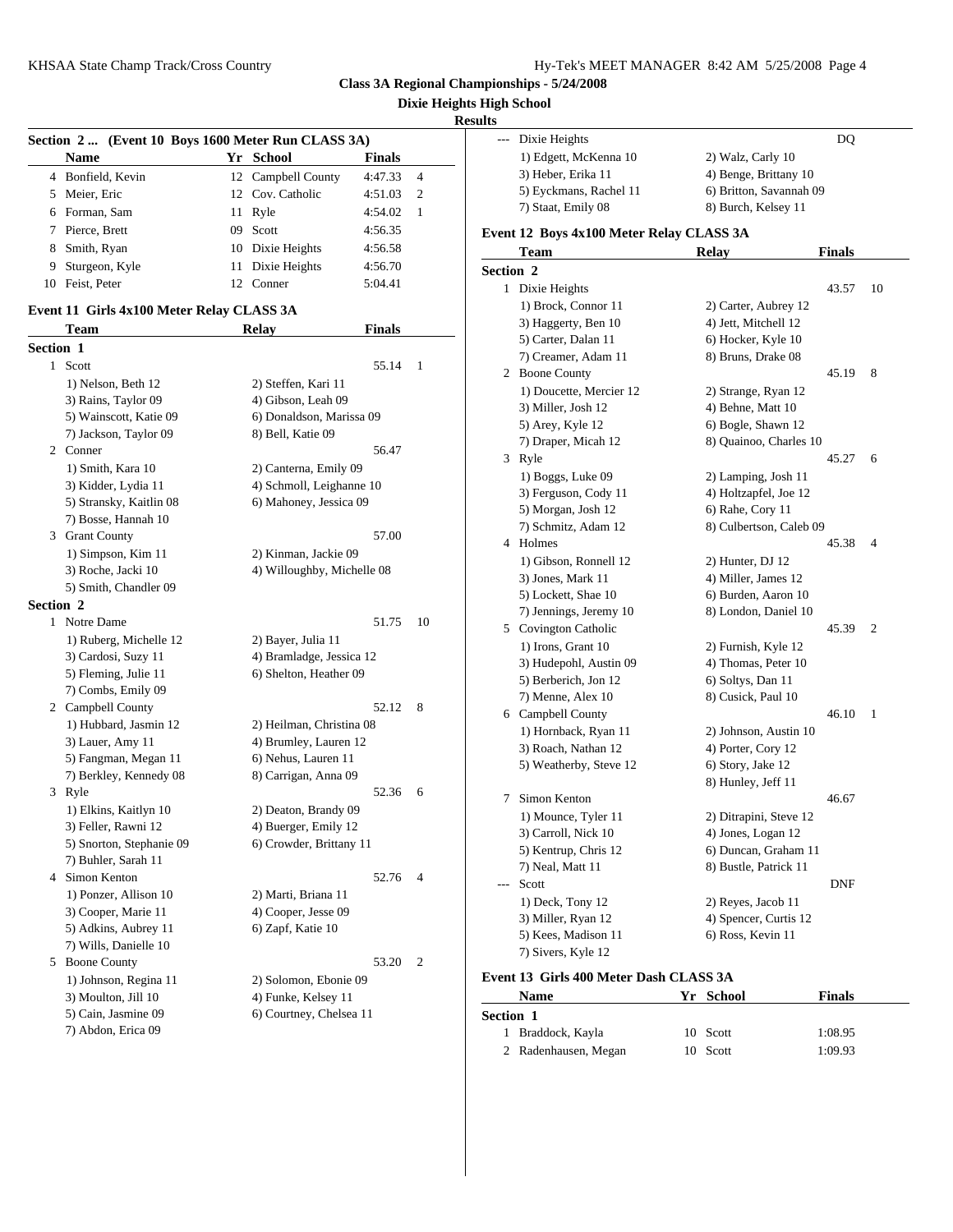**Dixie Heights High School**

#### **Results**

| Section 2  (Event 13 Girls 400 Meter Dash CLASS 3A) |                                       |  |                    | Section 3     |                          |                              |
|-----------------------------------------------------|---------------------------------------|--|--------------------|---------------|--------------------------|------------------------------|
|                                                     | <b>Name</b>                           |  | Yr School          | <b>Finals</b> |                          | 1<br><b>Buhle</b>            |
| <b>Section 2</b>                                    |                                       |  |                    |               |                          | $\overline{c}$<br>Russe      |
|                                                     | 1 Walz, Carly                         |  | 10 Dixie Heights   | 1:05.47       |                          | 3<br>Weter                   |
|                                                     | 2 Robinson, Lexy                      |  | 10 Ryle            | 1:05.97       |                          | 4 Delph                      |
|                                                     | 3 Combs, Emily                        |  | 09 Notre Dame      | 1:06.38       |                          | 5 Edget                      |
|                                                     | 4 Bonner, Rebecca                     |  | 08 Boone County    | 1:08.62       |                          | 6 Robin                      |
|                                                     | 5 Smith, Kara                         |  | 10 Conner          | 1:08.70       |                          | 7<br>McDa                    |
|                                                     | 6 Ruedebusch, Elizabeth               |  | 08 Dixie Heights   | 1:08.77       |                          | Event 16 B                   |
|                                                     | 7 Robinson, Ashley                    |  | 09 Simon Kenton    | 1:08.78       |                          | <b>Nam</b>                   |
| Section 3                                           |                                       |  |                    |               |                          | Section 1                    |
|                                                     | 1 Carrigan, Anna                      |  | 09 Campbell County | 59.15         | 10                       | 1 Mulli                      |
|                                                     | 2 Kitchen, Katie                      |  | 11 Campbell County | 1:00.93       | 8                        | Haub<br>$\overline{a}$       |
|                                                     | 3 Yaeger, Emily                       |  | 12 Grant County    | 1:01.31       | 6                        | Section 2                    |
|                                                     | 4 Hare, Caylin                        |  | 08 Grant County    | 1:01.61       | $\overline{4}$           | 1 Carro                      |
|                                                     | 5 Fleming, Julie                      |  | 11 Notre Dame      | 1:01.90       | 2                        | 2<br><b>Steve</b>            |
|                                                     | 6 Cooper, Jesse                       |  | 09 Simon Kenton    | 1:02.26       | $\mathbf{1}$             | 3<br>Peder                   |
|                                                     | 7 Canterna, Michelle                  |  | 10 Conner          | 1:04.26       |                          | 4 Schne                      |
|                                                     | 8 Johnson, Meredith                   |  | 09 Ryle            | 1:05.09       |                          | 5 Earsin                     |
|                                                     | Event 14 Boys 400 Meter Dash CLASS 3A |  |                    |               |                          | 6<br>Ditrap                  |
|                                                     | <b>Name</b>                           |  | Yr School          | <b>Finals</b> |                          | Jenni<br>$---$               |
| <b>Section 1</b>                                    |                                       |  |                    |               |                          | Section 3                    |
|                                                     | 1 Bankemper, Tony                     |  | 11 Campbell County | 57.18         |                          | $\mathbf{1}$<br>Carter       |
|                                                     | 2 Burden, Aaron                       |  | 10 Holmes          | 1:01.70       |                          | $\overline{c}$<br>Cusic      |
|                                                     | 3 Jump, Aaron                         |  | 11 Grant County    | 1:07.19       |                          | 3 Giese                      |
| <b>Section 2</b>                                    |                                       |  |                    |               |                          | 4 Hunte                      |
|                                                     | 1 Simpson, Miles                      |  | 10 Simon Kenton    | 53.65         | 2                        | Naber<br>5                   |
|                                                     | 2 Strange, Ryan                       |  | 12 Boone County    | 53.74         | $\mathbf{1}$             | 6<br>Watso                   |
|                                                     | 3 Eubank, Kiefer                      |  | 10 Ryle            | 54.64         |                          | 7<br>spaldi                  |
|                                                     | 4 Culbertson, Caleb                   |  | 09 Ryle            | 54.77         |                          | 8<br>Kinro                   |
|                                                     | 5 Strouse, Cody                       |  | 11 Campbell County | 54.82         |                          |                              |
|                                                     | 6 Kippler, Jonathan                   |  | 10 Conner          | 58.34         |                          | Event 17 G                   |
|                                                     | 7 Powell, Sage                        |  | 09 Simon Kenton    | 58.64         |                          | Nam                          |
| Section 3                                           |                                       |  |                    |               |                          | Section 1                    |
|                                                     | 1 Carter, Dalan                       |  | 11 Dixie Heights   | 52.06         | 10                       | $\mathbf{1}$<br><b>Bradc</b> |
|                                                     | 2 Furnish, Craig                      |  | 11 Cov. Catholic   | 52.75         | 8                        | 2 Rober                      |
|                                                     | 3 Creamer, Adam                       |  | 11 Dixie Heights   | 52.99         | 6                        | 3 Holpp                      |
|                                                     | 4 Rogers, Matthew                     |  | 11 Conner          | 53.30         | $\overline{\mathcal{A}}$ | 4 Cottin                     |
|                                                     | 5 Supe, Gabe                          |  | 12 Scott           | 55.06         |                          | 5 Landr                      |
|                                                     | 6 Sinclair, Colin                     |  | 11 Cov. Catholic   | 55.09         |                          | Wink<br>6                    |
| 7                                                   | Smith, Devin                          |  | 11 Grant County    | 55.64         |                          | 7<br>Tucke                   |
| 8                                                   | Miller, Josh                          |  | 12 Boone County    | 57.24         |                          | Section 2                    |

#### **Event 15 Girls 300 Meter Hurdles CLASS 3A**

|                  | <b>Name</b>           | Yr  | <b>School</b>      | <b>Finals</b> |   |   | 3 Drey   |
|------------------|-----------------------|-----|--------------------|---------------|---|---|----------|
| <b>Section 1</b> |                       |     |                    |               |   |   | 4 Shel   |
|                  | 1 Catanese, Michelle  |     | 12 Simon Kenton    | 56.41         |   |   | 5 Ken    |
|                  | 2 Williamson, Sheila  |     | 09 Scott           | 57.71         |   |   | 6 Kitc   |
| <b>Section 2</b> |                       |     |                    |               |   |   | 7 Weh    |
|                  | 1 Lauer, Amy          |     | 11 Campbell County | 50.93         | 6 |   | 8 Greg   |
|                  | 2 Frommeyer, Amy      | 09  | Notre Dame         | 56.16         |   | 9 | Mad      |
|                  | 3 Sullenbarger, Laura | 09  | Conner             | 56.68         |   |   | 10 Phill |
|                  | 4 Ross, Savannah      | 09. | Conner             | 59.36         |   |   |          |
|                  |                       |     |                    |               |   |   |          |

|   | <b>Section 3</b>     |                    |       |                |
|---|----------------------|--------------------|-------|----------------|
| L | Buhler, Sarah        | 11 Ryle            | 47.26 | - 10           |
|   | 2 Russell, Krista    | 11 Simon Kenton    | 47.56 | - 8            |
|   | 3 Wetencamp, Lauren  | 10 Ryle            | 52.01 | $\overline{4}$ |
|   | 4 Delph, Kirsten     | 11 Notre Dame      | 52.69 | 2              |
|   | 5 Edgett, McKenna    | 10 Dixie Heights   | 52.74 | $\overline{1}$ |
|   | 6 Robinson, Donielle | 09 Campbell County | 52.74 |                |
| 7 | McDaniels, Caitlyn   | 11 Dixie Heights   | 53.47 |                |
|   |                      |                    |       |                |

#### **Event 16 Boys 300 Meter Hurdles CLASS 3A**

|                   | <b>Name</b>                           |    | Yr School           | <b>Finals</b> |                |
|-------------------|---------------------------------------|----|---------------------|---------------|----------------|
| <b>Section 1</b>  |                                       |    |                     |               |                |
|                   | 1 Mullins, David                      |    | 12 Scott            | 52.75         |                |
|                   | --- Haubner, Michael                  | 09 | <b>Grant County</b> | DQ            |                |
| <b>Section 2</b>  |                                       |    |                     |               |                |
|                   | Carroll, Nick                         | 10 | Simon Kenton        | 43.26         | $\overline{c}$ |
|                   | 2 Stevens, Stewart                    | 11 | Scott               | 44.56         |                |
|                   | 3 Pederson, Eric                      | 10 | Ryle                | 44.72         |                |
| 4                 | Schneider, Caleb                      | 11 | Campbell County     | 44.83         |                |
| 5                 | Earsing, Tommy                        | 10 | <b>Boone County</b> | 44.89         |                |
| 6                 | Ditrapini, Steve                      | 12 | Simon Kenton        | 46.87         |                |
| $\qquad \qquad -$ | Jennings, Jeremy                      |    | 10 Holmes           | DQ            |                |
| <b>Section 3</b>  |                                       |    |                     |               |                |
| 1                 | Carter, Aubrey                        |    | 12 Dixie Heights    | 39.74         | 10             |
| 2                 | Cusick, Paul                          | 10 | Cov. Catholic       | 40.98         | 8              |
| 3                 | Giese, Matt                           | 12 | Cov. Catholic       | 41.12         | 6              |
| 4                 | Hunter, DJ                            | 12 | Holmes              | 41.85         | 4              |
| 5                 | Naber, Reed                           | 10 | Dixie Heights       | 43.68         | 1              |
| 6                 | Watson, Matt                          | 11 | Campbell County     | 44.14         |                |
| 7                 | spalding, cory                        | 11 | <b>Boone County</b> | 44.17         |                |
| 8                 | Kinross, Gary                         |    | 11 Ryle             | 44.67         |                |
|                   | Event 17 Girls 800 Meter Run CLASS 3A |    |                     |               |                |
|                   | <b>Name</b>                           |    | Yr School           | <b>Finals</b> |                |
| <b>Section 1</b>  |                                       |    |                     |               |                |
|                   | 1 Braddock, Kayla                     |    | 10 Scott            | 2:39.52       |                |
|                   | 2. Robertson Kavla                    |    | 09 Boone County     | 2.4146        |                |

|    | Braddock, Kayla<br>1   | 10 | Scott               | 2:39.52 |                |
|----|------------------------|----|---------------------|---------|----------------|
|    | Robertson, Kayla<br>2  | 09 | <b>Boone County</b> | 2:41.46 |                |
|    | Holpp, Katie<br>3      | 10 | <b>Boone County</b> | 2:44.79 |                |
| 4  | Cottingham, Emily      | 09 | Dixie Heights       | 2:45.22 |                |
|    | Landrum, Chelsey<br>5  | 09 | Simon Kenton        | 2:54.54 |                |
|    | Winkler, Nicole<br>6   | 10 | Holmes              | 3:07.11 |                |
|    | Tucker, Lauren<br>7    |    | 08 Holmes           | 3:17.47 |                |
|    | Section 2              |    |                     |         |                |
|    | Norman, Natalie<br>1   | 11 | <b>Grant County</b> | 2:24.43 | 10             |
|    | Stephens, Kaitlyn<br>2 | 10 | Ryle                | 2:24.58 | 8              |
|    | Dreyer, Carolynn<br>3  | 09 | Campbell County     | 2:26.77 | 6              |
| 4  | Shelton, Heather       | 09 | Notre Dame          | 2:29.91 | $\overline{4}$ |
|    | Kennedy, Olivia<br>5   | 11 | Notre Dame          | 2:30.39 | $\overline{2}$ |
|    | Kitchen, Katie<br>6    | 11 | Campbell County     | 2:31.96 | 1              |
|    | 7<br>Wehage, Lyndsay   | 10 | Dixie Heights       | 2:35.10 |                |
|    | Gregory, Kelsey<br>8   | 09 | Ryle                | 2:35.53 |                |
| 9  | Maddox, Jerrica        | 12 | Scott               | 2:36.51 |                |
| 10 | Phillips, Nikki        | 09 | Conner              | 2:39.93 |                |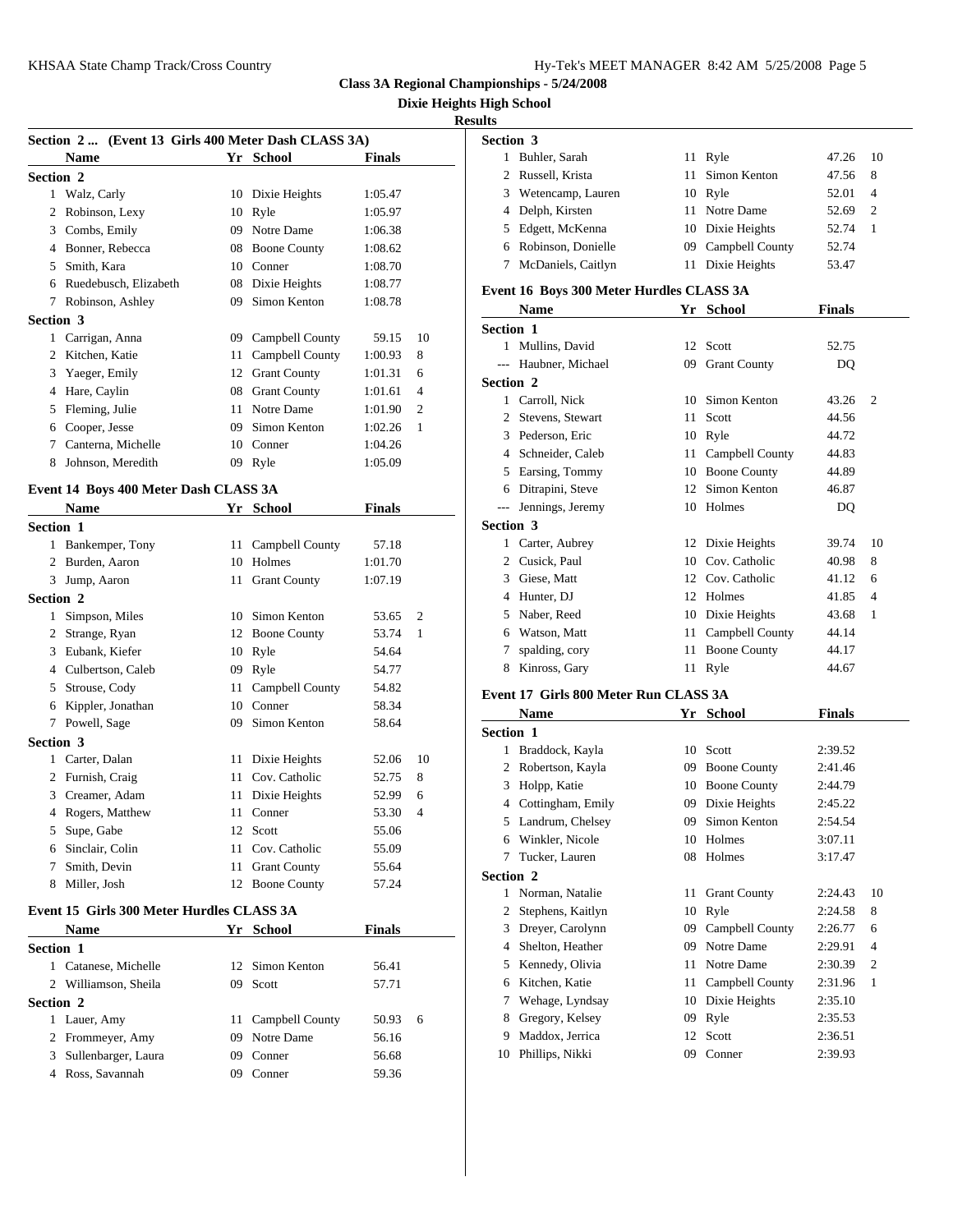**Dixie Heights High School**

## **Resu**

|                  | Event 18 Boys 800 Meter Run CLASS 3A   |                    |               |                | 2              | Behne             |
|------------------|----------------------------------------|--------------------|---------------|----------------|----------------|-------------------|
|                  | <b>Name</b>                            | Yr School          | <b>Finals</b> |                | 3              | Howa              |
| Section 1        |                                        |                    |               |                | 4              | Smith             |
|                  | 1 Schwab, Stephen                      | 10 Cov. Catholic   | 2:13.18       |                | 5              | Schm              |
|                  | 2 VanLierop, Ian                       | 11 Scott           | 2:13.49       |                | Section 3      |                   |
|                  | 3 Persons, Kyle                        | 11 Boone County    | 2:14.96       |                |                | 1 Carter          |
|                  | 4 Schultz, Michael                     | 09 Grant County    | 2:18.74       |                | $\mathfrak{D}$ | <b>Brock</b>      |
|                  | 5 Hahnel, Chris                        | 11 Simon Kenton    | 2:23.12       |                |                | 3 Spenc           |
|                  | 6 Jackson, Dillon                      | 09 Grant County    | 2:26.14       |                |                | 4 Thom            |
| Section 2        |                                        |                    |               |                |                | 5 Boggs           |
|                  | 1 Scharold, Robbie                     | 10 Campbell County | 2:01.43       | 10             | 6              | Powe              |
|                  | 2 Bonfield, Kevin                      | 12 Campbell County | 2:02.27       | 8              | 7              | Jones             |
|                  | 3 Rogers, Matthew                      | 11 Conner          | 2:02.30       | 6              |                | Event 21 G        |
|                  | 4 Murray, Kevin                        | 12 Cov. Catholic   | 2:03.56       | $\overline{4}$ |                | <b>Nam</b>        |
|                  | 5 Parks, Jesse                         | 12 Holmes          | 2:05.53       | 2              | Section 1      |                   |
|                  | 6 Fightmaster, Nick                    | 11 Dixie Heights   | 2:06.73       | $\mathbf{1}$   |                | 1 Gonza           |
|                  | 7 Crusham, Jonathan                    | 10 Conner          | 2:07.12       |                | 2              | Kloer             |
|                  | 8 Hutchinson, Mason                    | 09 Ryle            | 2:08.63       |                |                | 3 List, I         |
|                  | 9 Webb, Sam                            | 12 Dixie Heights   | 2:08.74       |                |                | 4 Marsh           |
|                  | 10 Palladino, Chris                    | 10 Simon Kenton    | 2:09.14       |                |                | 5 Otis,           |
|                  | 11 Forman, Sam                         | 11 Ryle            | 2:15.06       |                |                | 6 Crush           |
|                  |                                        |                    |               |                | $7^{\circ}$    | Tekul             |
|                  | Event 19 Girls 200 Meter Dash CLASS 3A |                    |               |                | 8              | Rose,             |
|                  | Name                                   | Yr School          | <b>Finals</b> |                | 9              | Hutch             |
| <b>Section 1</b> |                                        |                    |               |                |                | 10 Brew           |
|                  | 1 Adkins, Aubrey                       | 11 Simon Kenton    | 29.77         |                | 11             | Sheeh             |
|                  | 2 Wills, Danielle                      | 10 Simon Kenton    | 31.08         |                |                | 12 Braur          |
| Section 2        |                                        |                    |               |                | 13             | Cox,              |
|                  | 1 Elkins, Kaitlyn                      | 10 Ryle            | 28.01         |                | 14             | Nove:             |
|                  | 2 Cardosi, Suzy                        | 11 Notre Dame      | 28.29         |                | 15             | Webb              |
|                  | 3 Solomon, Ebonie                      | 09 Boone County    | 29.09         |                |                |                   |
|                  | 4 Cain, Jasmine                        | 09 Boone County    | 29.90         |                |                | Event 22 B        |
|                  | 5 Steffen, Kari                        | 11 Scott           | 29.98         |                |                | <b>Nam</b>        |
|                  | 6 Nelson, Beth                         | 12 Scott           | 30.19         |                | Section 1      |                   |
|                  | 7 Benge, Brittany                      | 10 Dixie Heights   | 30.24         |                | 1              | Askin             |
| Section 3        |                                        |                    |               |                |                | 2 Wurz            |
|                  | 1 Carrigan, Anna                       | 09 Campbell County | 25.92         | 10             |                | 3 Vand            |
|                  | 2 Eyckmans, Rachel                     | 11 Dixie Heights   | 26.45         | 8              |                | 4 Huff,           |
|                  | 3 Bramladge, Jessica                   | 12 Notre Dame      | 26.60         | 6              |                | 5 Simm            |
|                  | 4 Hubbard, Jasmin                      | 12 Campbell County | 26.78         | $\overline{4}$ |                | 6 Pierce          |
|                  | 5 Yaeger, Emily                        | 12 Grant County    | 27.54         | 2              | 7              | Menk              |
|                  | 6 Canterna, Michelle                   | 10 Conner          | 27.57         | 1              | 8              | Adam              |
|                  | 7 Buerger, Emily                       | 12 Ryle            | 27.69         |                | 9<br>10        | Rawe              |
|                  | Event 20 Boys 200 Meter Dash CLASS 3A  |                    |               |                | 11             | Reilly<br>Pair, : |
|                  |                                        |                    | $172 - 1$     |                |                |                   |

|                  | <b>Name</b>         |     | Yr School           | <b>Finals</b> |               | .         |
|------------------|---------------------|-----|---------------------|---------------|---------------|-----------|
| <b>Section 1</b> |                     |     |                     |               |               | Event 23  |
| 1                | Miller, Ryan        |     | 12 Scott            | 25.04         |               | Tea       |
|                  | 2 Kippler, Jonathan |     | 10 Conner           | 25.39         |               | Section 1 |
|                  | 3 Burden, Aaron     | 10. | Holmes              | 26.10         |               | Scot      |
|                  | 4 Parker, CJ        | 11  | <b>Grant County</b> | 26.29         |               | $1)$ G    |
|                  | 5 Story, Jake       |     | 12 Campbell County  | 26.33         |               | $3)$ B    |
| Section 2        |                     |     |                     |               |               | 5) R      |
|                  | Soltys, Dan         | 11  | Cov. Catholic       | 24.27         | $\mathcal{D}$ | 7) R      |

| ılts             |                                               |    |                           |                     |         |
|------------------|-----------------------------------------------|----|---------------------------|---------------------|---------|
|                  | 2 Behne, Matt                                 |    | 10 Boone County           | 24.54               |         |
|                  | 3 Howard, Chandler                            | 11 | Campbell County           | 24.76               |         |
|                  | 4 Smith, Devin                                |    | 11 Grant County           | 24.78               |         |
|                  | 5 Schmitz, Adam                               |    | 12 Ryle                   | 25.88               |         |
| <b>Section 3</b> |                                               |    |                           |                     |         |
|                  | 1 Carter, Aubrey                              |    | 12 Dixie Heights          | 22.83               | 10      |
|                  | 2 Brock, Connor                               |    | 11 Dixie Heights          | 23.30               | 8       |
| 3                | Spencer, Curtis                               |    | 12 Scott                  | 23.32               | 6       |
|                  | 4 Thomas, Peter                               |    | 10 Cov. Catholic          | 24.21               | 4       |
|                  | 5 Boggs, Luke                                 |    | 09 Ryle                   | 24.46               | 1       |
|                  | 6 Powell, Sage                                |    | 09 Simon Kenton           | 24.61               |         |
| 7                | Jones, Logan                                  |    | 12 Simon Kenton           | 25.54               |         |
|                  | Event 21 Girls 3200 Meter Run CLASS 3A        |    |                           |                     |         |
|                  | <b>Name</b>                                   |    | Yr School                 | Finals              |         |
| <b>Section 1</b> |                                               |    |                           |                     |         |
|                  | 1 Gonzales, Gabby                             |    | 09 Ryle                   | 11:58.13            | 10      |
|                  | 2 Kloenne, Jami                               |    | 12 Conner                 | 12:02.57            | 8       |
|                  | 3 List, Mary                                  |    | 09 Notre Dame             | 12:17.88            | 6       |
|                  | 4 Marshal, Katie                              |    | 10 Notre Dame             | 12:33.30            | 4       |
|                  | 5 Otis, Sydney                                | 11 | Scott                     | 12:38.18            | 2       |
|                  | 6 Crusham, Kayla                              |    | 12 Conner                 | 12:53.63            | 1       |
| 7                | Tekulve, Ally                                 |    | 07 Dixie Heights          | 13:04.83            |         |
|                  | 8 Rose, Andrea                                |    | 12 Campbell County        | 13:09.17            |         |
|                  | 9 Hutchison, Courtney                         |    | 07 Dixie Heights          | 13:12.32            |         |
|                  | 10 Brewer, Rebekah                            |    | 09 Grant County           | 13:16.09            |         |
| 11               | Sheehy, Erin                                  |    | 11 Ryle                   | 13:22.22            |         |
|                  | 12 Braunwart, Liz                             |    | 12 Scott                  | 13:32.48            |         |
|                  | 13 Cox, Courtney                              |    | 12 Campbell County        | 14:21.40            |         |
|                  | 14 Novesl, Aleque                             |    | 11 Simon Kenton           | 15:08.72            |         |
|                  | 15 Webb, Marissa                              |    | 11 Simon Kenton           | 16:31.87            |         |
|                  |                                               |    |                           |                     |         |
|                  | Event 22 Boys 3200 Meter Run CLASS 3A<br>Name |    | Yr School                 | Finals              |         |
| Section 1        |                                               |    |                           |                     |         |
|                  |                                               | 11 |                           |                     |         |
|                  | 1 Askin, Blake<br>2 Wurzbacher, Michael       |    | Scott<br>12 Cov. Catholic | 9:58.09<br>10:04.78 | 10<br>8 |
|                  | 3 Vandermosten, Sean                          | 10 | Conner                    | 10:11.32            | 6       |
| 4                | Huff, Trey                                    | 11 | Conner                    | 10:21.77            | 4       |
| 5                | Simms, James                                  |    | 10 Cov. Catholic          | 10:29.49            | 2       |
|                  | 6 Pierce, Brett                               | 09 | Scott                     | 10:56.05            | 1       |
| 7                | Menkhaus, Michael                             | 08 | Dixie Heights             | 11:05.48            |         |
|                  | 8 Adams, Ryan                                 | 11 | Ryle                      | 11:08.79            |         |
| 9.               | Rawe, Ben                                     |    | 09 Campbell County        | 11:22.62            |         |
| 10               | Reilly, Steve                                 | 11 | Ryle                      | 11:34.07            |         |
| 11               | Pair, Stephen                                 | 09 | <b>Boone County</b>       | 11:53.12            |         |
|                  |                                               |    |                           |                     |         |
|                  | Event 23 Girls 4x400 Meter Relay CLASS 3A     |    |                           |                     |         |
|                  | Team                                          |    | Relay                     | <b>Finals</b>       |         |
| <b>Section 1</b> |                                               |    |                           |                     |         |
|                  | 1 Scott                                       |    |                           | 4:41.06             |         |
|                  | 1) Gibson, Leah 09                            |    | 2) Wainscott, Katie 09    |                     |         |
|                  | 3) Braddock, Kayla 10                         |    | 4) Donaldson, Marissa 09  |                     |         |
|                  | 5) Radenhausen, Megan 10                      |    | 6) Maddox, Jerrica 12     |                     |         |
|                  | 7) Roberts, Rachel 09                         |    | 8) Martinez, Ashley 08    |                     |         |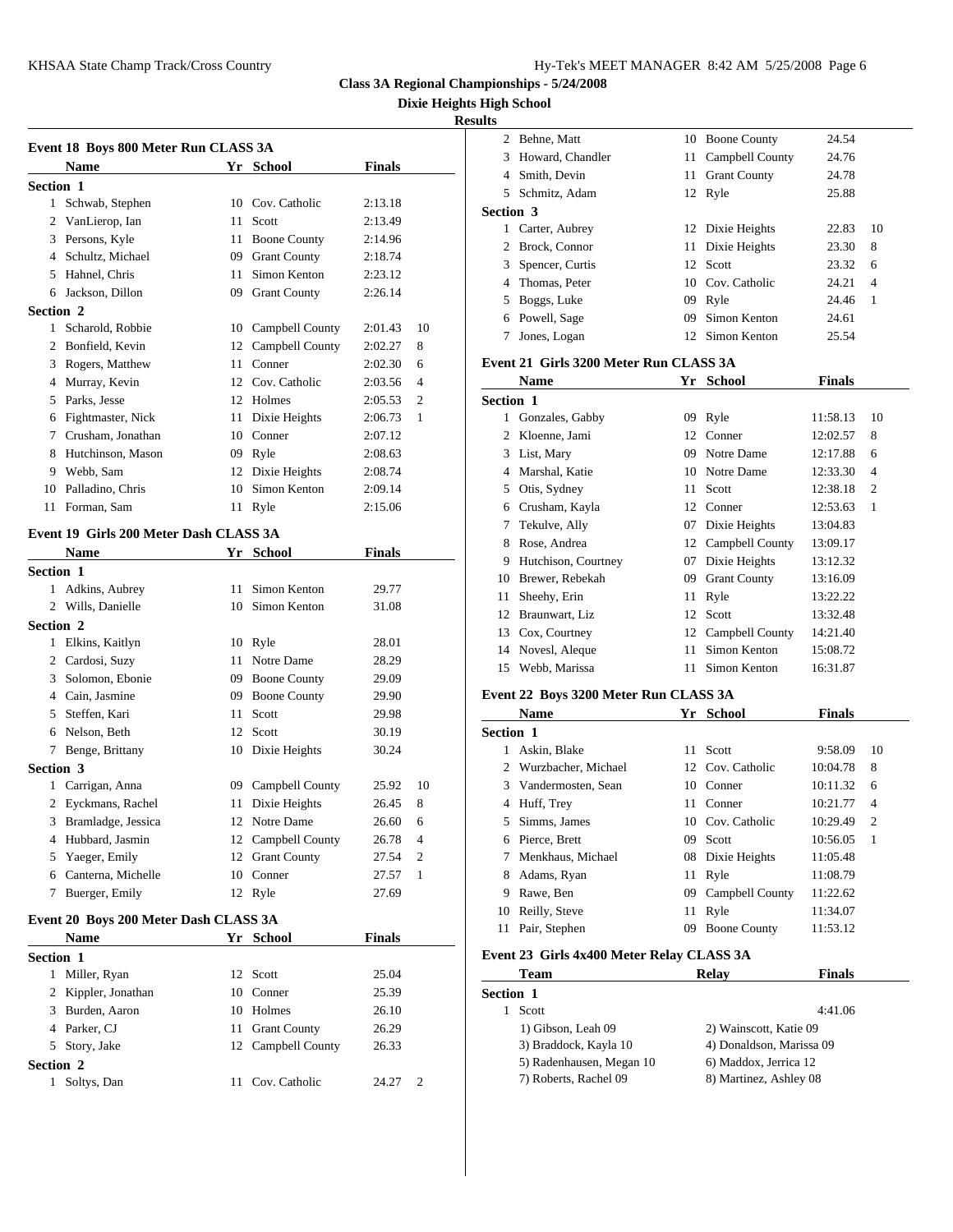#### **Dixie Heights High School**

#### **Results**

|                  | Section 1  (Event 23 Girls 4x400 Meter Relay CLASS 3A) |                               |                | 3<br>Grant       |
|------------------|--------------------------------------------------------|-------------------------------|----------------|------------------|
|                  | Team                                                   | <b>Relay</b><br><b>Finals</b> |                | $1)$ Par         |
|                  | 2 Boone County                                         | 4:43.98                       |                | 3) Scl           |
|                  | 1) Holpp, Katie 10                                     | 2) Robertson, Kayla 09        |                | $5)$ Th          |
|                  | 3) Funke, Kelsey 11                                    | 4) Fields, Olivia 10          |                | Section 2        |
|                  | 5) Bonner, Rebecca 08                                  | 6) Blystone, Ashley 09        |                | 1 Dixie          |
| <b>Section 2</b> |                                                        |                               |                | $1)$ Kr          |
|                  | 1 Campbell County                                      | 4:05.38                       | 10             | 3) Ca            |
|                  | 1) Kitchen, Katie 11                                   | 2) Dreyer, Carolynn 09        |                | 5) Do            |
|                  | 3) Heilman, Christina 08                               | 4) Carrigan, Anna 09          |                | 7) Jet           |
|                  | 5) Brumley, Lauren 12                                  | 6) Schultz, Kayla 11          |                | 2 Covir          |
|                  | 7) Lauer, Amy 11                                       | 8) Holden, Jessica 08         |                | $1)$ Gio         |
|                  | 2 Notre Dame                                           | 4:09.93                       | 8              | $3)$ Vo          |
|                  | 1) Ruberg, Michelle 12                                 | 2) Shelton, Heather 09        |                | $5)$ Th          |
|                  | 3) Fleming, Julie 11                                   | 4) Bayer, Julia 11            |                | 7) Sin           |
|                  | 5) Kennedy, Olivia 11                                  | 6) Bramladge, Jessica 12      |                | 3 Ryle           |
|                  | 7) Cardosi, Suzy 11                                    | 8) Combs, Emily 09            |                | 1) Hu            |
|                  | 3 Ryle                                                 | 4:14.27                       | 6              | 3) Ral           |
|                  | 1) Buhler, Sarah 11                                    | 2) Marchionda, Hayley 10      |                | 5) Foi           |
|                  | 3) Buerger, Emily 12                                   | 4) Stephens, Kaitlyn 10       |                | 7) Kii           |
|                  | 5) Gregory, Kelsey 09                                  | 6) Robinson, Lexy 10          |                | 4 Camp           |
|                  | 7) Johnson, Meredith 09                                | 8) Elkins, Kaitlyn 10         |                | $1)$ Scl         |
|                  | 4 Simon Kenton                                         | 4:18.87                       | $\overline{4}$ | 3) Joh           |
|                  | 1) Cooper, Jesse 09                                    | 2) Russell, Krista 11         |                | 5) We            |
|                  | 3) Cooper, Marie 11                                    | 4) Ponzer, Allison 10         |                | 7) Ho            |
|                  | 5) Robinson, Ashley 09                                 | 6) Wills, Danielle 10         |                | 5<br><b>Boon</b> |
|                  | 7) Zapf, Katie 10                                      |                               |                | 1) Ku            |
|                  | 5 Grant County                                         | 4:22.99                       | $\overline{2}$ | 3) Str           |
|                  | 1) Simpson, Kim 11                                     | 2) Hall, Chelsea 10           |                | 5) Th:           |
|                  | 3) Yaeger, Emily 12                                    | 4) Norman, Natalie 11         |                | 7) Ear           |
|                  | 5) Hare, Caylin 08                                     | 6) Brewer, Rebekah 09         |                | 6 Holm           |
|                  | 7) Roche, Jacki 10                                     | 8) Parker, Sarah 10           |                | $1)$ Lo          |
|                  | 6 Dixie Heights                                        | 4:32.22                       | 1              | 3) Par           |
|                  | 1) Hutchison, Courtney 07                              | 2) Wehage, Lyndsay 10         |                | $5)$ Lo          |
|                  | 3) Ruedebusch, Elizabeth 08                            | 4) Walz, Carly 10             |                | 7) Jen           |
|                  | 5) Greene, Morgan 11                                   | 6) Cottingham, Emily 09       |                | 7<br>Conne       |
|                  | 7) Eyckmans, Rachel 11                                 | 8) Staat, Emily 08            |                | 1) Ro            |
|                  | 7 Conner                                               | 4:41.13                       |                | $3)$ Cru         |
|                  | 1) Bosse, Hannah 10                                    | 2) Smith, Kara 10             |                | 5) Fei           |
|                  | 3) Phillips, Nikki 09                                  | 4) Schmoll, Leighanne 10      |                | 7) Iles          |
|                  | 5) Stransky, Kaitlin 08                                | 6) Sullenbarger, Laura 09     |                |                  |
|                  | 7) Canterna, Michelle 10                               | 8) Ross, Savannah 09          |                |                  |

#### **Event 24 Boys 4x400 Meter Relay CLASS 3A**

| <b>Team</b>           | <b>Relav</b>           | <b>Finals</b> |
|-----------------------|------------------------|---------------|
| Section 1             |                        |               |
| Simon Kenton          |                        | 3:50.89       |
| 1) Powell, Sage 09    | 2) Simpson, Miles 10   |               |
| 3) Duncan, Graham 11  | 4) Palladino, Chris 10 |               |
| 5) Jacobs, Garrett 11 | 6) Vaughn, Ryan 12     |               |
| 7) Neal, Matt 11      | 8) Ditrapini, Steve 12 |               |
| 2 Scott               |                        | 3:54.88       |
| 1) Supe, Gabe 12      | 2) Supe, Steven 10     |               |
| 3) Yeager, Cliff 08   | 4) Stevens, Stewart 11 |               |
| 5) Askin, Blake 11    | 6) Kees, Madison 11    |               |
| 7) Pierce, Brett 09   | 8) Spencer, Curtis 12  |               |
|                       |                        |               |

| 3         | <b>Grant County</b>     | 3:55.37                   |
|-----------|-------------------------|---------------------------|
|           | 1) Parker, CJ 11        | 2) Smith, Devin 11        |
|           | 3) Schultz, Michael 09  | 4) Haubner, Michael 09    |
|           | 5) Thornton, Caleb 11   | 6) Jackson, Dillon 09     |
| Section 2 |                         |                           |
|           | 1 Dixie Heights         | 3:30.05<br>10             |
|           | 1) Krajewski, Tim 11    | 2) Carter, Aubrey 12      |
|           | 3) Carter, Dalan 11     | 4) Creamer, Adam 11       |
|           | 5) Dougherty, Ryan 10   | 6) Hocker, Kyle 10        |
|           | 7) Jett, Mitchell 12    | 8) Stoppelwerth, Kevin 12 |
|           | 2 Covington Catholic    | 3:31.40<br>8              |
|           | 1) Giese, Matt 12       | 2) Furnish, Craig 11      |
|           | 3) Von Lehman, Jay 12   | 4) Cusick, Paul 10        |
|           | 5) Thomas, Peter 10     | 6) Murray, Kevin 12       |
|           | 7) Sinclair, Colin 11   | 8) Soltys, Dan 11         |
|           | 3 Ryle                  | 3:33.29<br>6              |
|           | 1) Hutchinson, Mason 09 | 2) Eubank, Kiefer 10      |
|           | 3) Rahe, Cory 11        | 4) Ferguson, Cody 11      |
|           | 5) Forman, Sam 11       | 6) Culbertson, Caleb 09   |
|           | 7) Kinross, Gary 11     | 8) Lamping, Josh 11       |
|           | 4 Campbell County       | 3:34.18<br>4              |
|           | 1) Scharold, Robbie 10  | 2) Bonfield, Kevin 12     |
|           | 3) Johnson, Austin 10   | 4) Strouse, Cody 11       |
|           | 5) Weatherby, Steve 12  | 6) Bankemper, Tony 11     |
|           | 7) Howard, Chandler 11  | 8) Porter, Cory 12        |
|           | 5 Boone County          | 3:35.95<br>2              |
|           | 1) Kuhn, Taylor 12      | 2) Jones, Joseph 12       |
|           | 3) Strange, Ryan 12     | 4) Pendleton, Ryan 12     |
|           | 5) Threat, Zach 11      | 6) Miller, Josh 12        |
|           | 7) Earsing, Tommy 10    | 8) Beneker, Chad 09       |
|           | 6 Holmes                | 3:40.14<br>1              |
|           | 1) London, Daniel 10    | 2) Hunter, DJ 12          |
|           | 3) Parks, Jesse 12      | 4) Jones, Mark 11         |
|           | 5) Lockett, Shae 10     | 6) Burden, Aaron 10       |
|           | 7) Jennings, Jeremy 10  | 8) Putthoff, John 08      |
| 7         | Conner                  | 3:52.58                   |
|           | 1) Rogers, Matthew 11   | 2) Fancher, Bud 11        |
|           | 3) Crusham, Jonathan 10 | 4) Kippler, Jonathan 10   |
|           | 5) Feist, Peter 12      | 6) Gulla, Frank 11        |
|           | 7) Iles, Jake 10        | 8) Wessell, Joey 12       |

| Women - CLASS 3A - Team Rankings - 18 Events Scored |                     |     |
|-----------------------------------------------------|---------------------|-----|
|                                                     | 1) Ryle             | 133 |
|                                                     | 2) Campbell County  | 127 |
| 3)                                                  | Notre Dame          | 105 |
|                                                     | 4) Simon Kenton     | 51  |
|                                                     | 5) Boone County     | 33  |
| 6)                                                  | Conner              | 30  |
| 7)                                                  | <b>Grant County</b> | 29  |
| 8)                                                  | Dixie Heights       | 27  |
| 9)                                                  | Scott               | 23  |